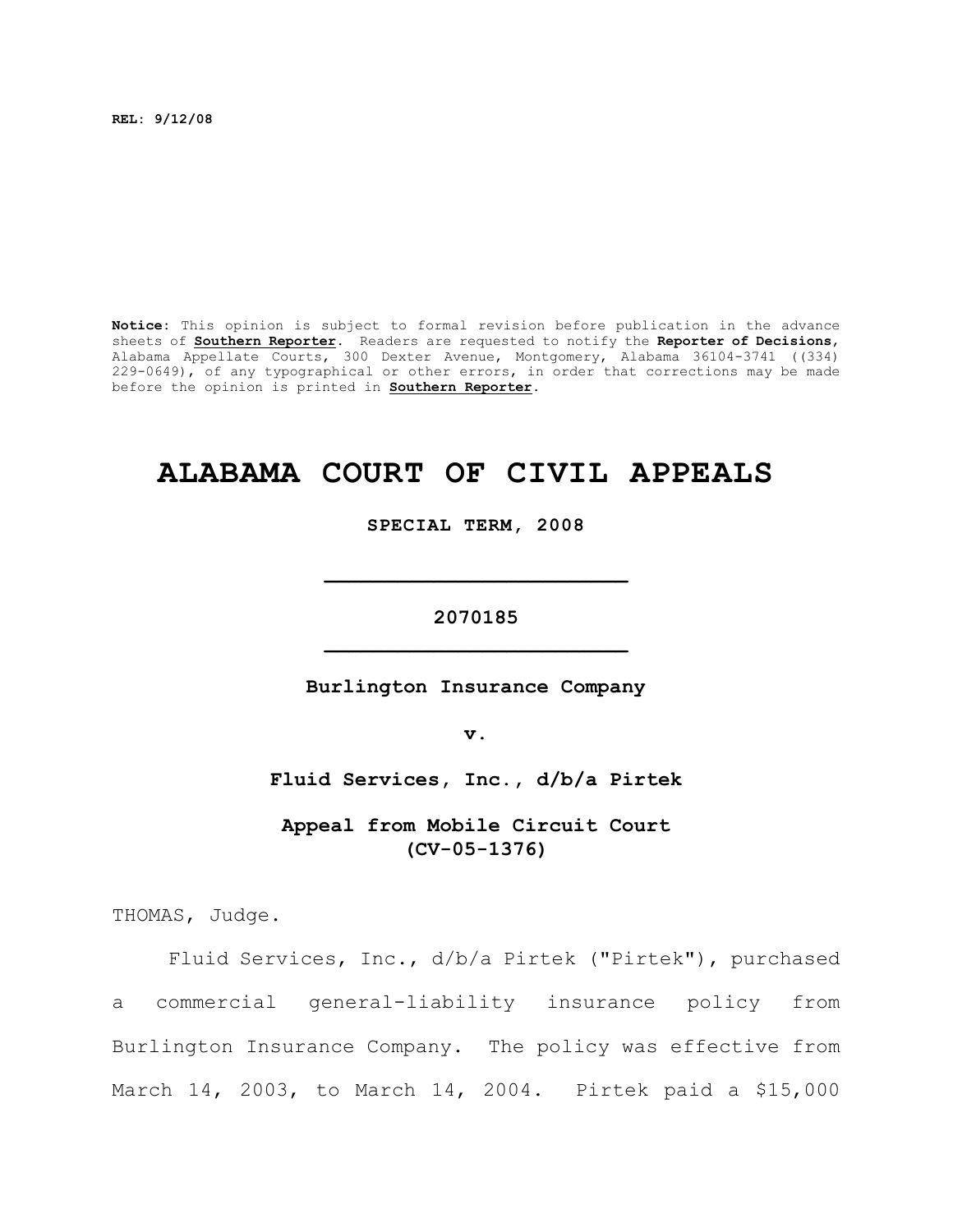provisional premium to Burlington. According to the policy, Burlington had the right to examine Pirtek's books and records and recalculate any premium due based on that audit. Upon the expiration of the policy, Pirtek did not renew its policy with Burlington, having found alternative coverage at a more competitive rate. Burlington audited Pirtek and assessed an additional premium of \$14,800 for the coverage period. Pirtek refused to pay the additional premium, and Burlington sued Pirtek in April 2005, alleging breach of contract. Pirtek answered and asserted breach-of-contract, fraud, and misrepresentation counterclaims, which Burlington later answered.

Burlington moved for a summary judgment on its breach-ofcontract claim, seeking an award of the additional premium; it attached the policy and the audit report as exhibits. The trial court granted Burlington's summary-judgment motion on November 15, 2006; however, the trial court set aside that judgment on Pirtek's timely postjudgment motion. Pirtek then responded to Burlington's motion for a summary judgment and sought to have Burlington's action dismissed on the basis of Ala. Code 1975, § 10-2B-15.02, commonly referred to as the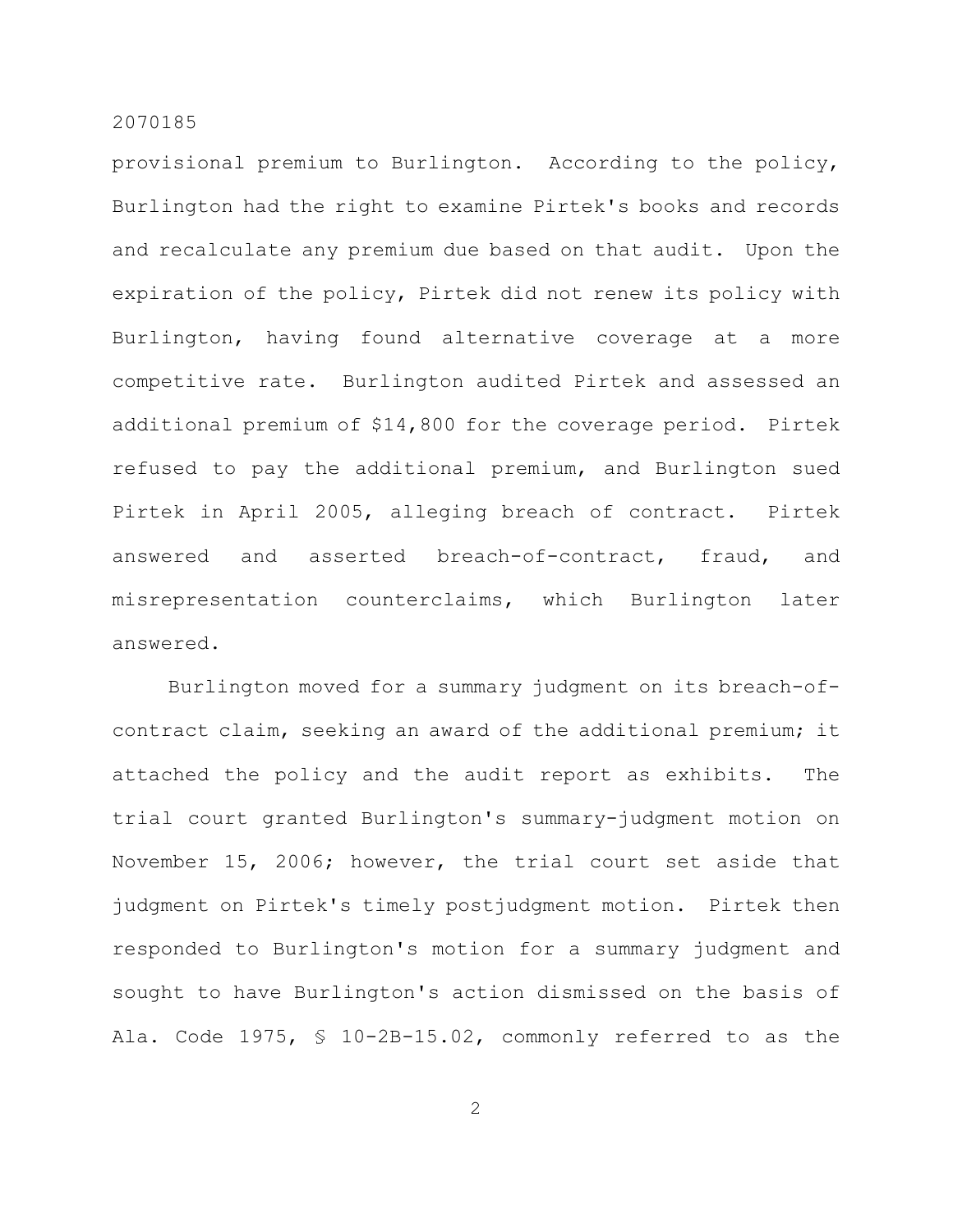"door-closing" statute, see Casa Inv. Co. v. Boles, 931 So. 2d 53, 57 (Ala. Civ. App. 2005), because Burlington is a foreign insurance company<sup>1</sup> that does not have a certificate of authority to do business in this state. After Burlington responded and both parties presented evidence in support of their respective positions, the trial court treated Pirtek's motion to dismiss as a summary-judgment motion and entered a judgment on September 10, 2007, declaring that Burlington was barred from bringing its action. In its judgment, the trial court determined that the door-closing statute and Ala. Code 1975, § 27-10-3(a), barred Burlington's action because Burlington was a foreign company lacking a certificate of authority and because the insurance policy Burlington issued to Pirtek did not qualify as a surplus-lines insurance policy because it lacked an endorsement required by Alabama's surplus-lines insurance law. The trial court also determined that the insurance policy was void. The trial court granted

 $1$ Foreign insurance companies are those insurance companies that are "formed under the laws of any jurisdiction other than this state." Ala. Code 1975,  $\S$  27-1-2(7). "Alien insurers" are those insurers "formed under the laws of any country other than the United States of America, its states, districts, territories, and commonwealths." § 27-1-2(8). Foreign insurers also include alien insurers. § 27-1-2(7).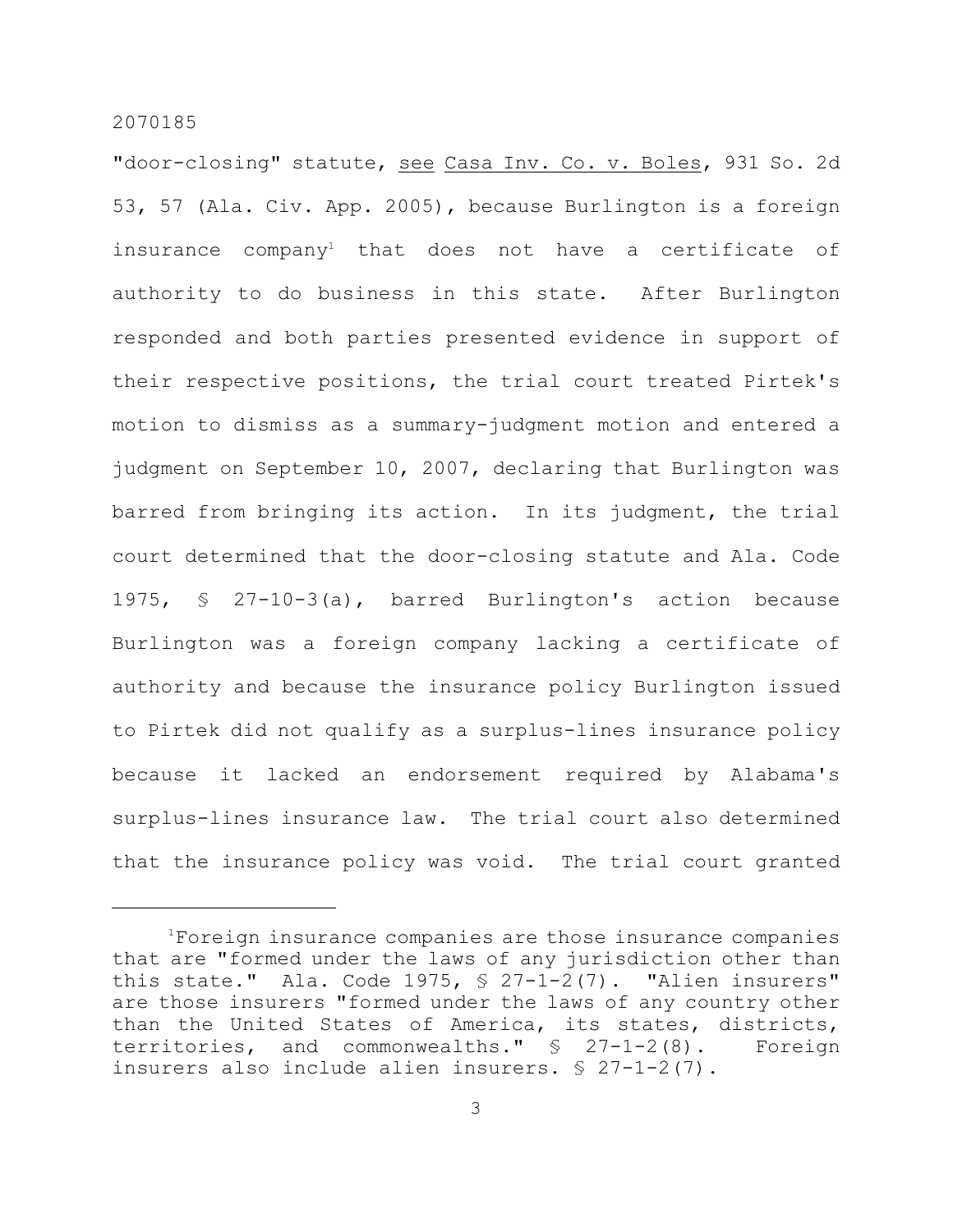Pirtek's motion to dismiss its counterclaims against Burlington on October 10, 2007, which made the summary judgment final. After its postjudgment motion was denied, Burlington appealed.

Burlington argues that the trial court erred in concluding that it was barred from instituting this action by § 10-2B-15.02(a). That statute provides:

"(a) A foreign corporation transacting business in this state without a certificate of authority or without complying with Chapter 14A of Title 40 may not maintain a proceeding in this state without a certificate of authority. All contracts or agreements made or entered into in this state by foreign corporations prior to obtaining a certificate of authority to transact business in this state shall be held void at the action of the foreign corporation or by any person claiming through or under the foreign corporation by virtue of the contract or agreement; but nothing in this section shall abrogate the equitable rule that he who seeks equity must do equity."

Burlington first argues that the application of § 10-2B-15.02 to preclude its enforcement of the insurance policy is prevented by the fact that Burlington is engaged in interstate commerce. As Burlington suggests, by virtue of the Commerce Clause, U.S. Const., art. I, § 8, cl. 3, Alabama generally cannot preclude the conduct of interstate business by foreclosing access to state courts by out-of-state companies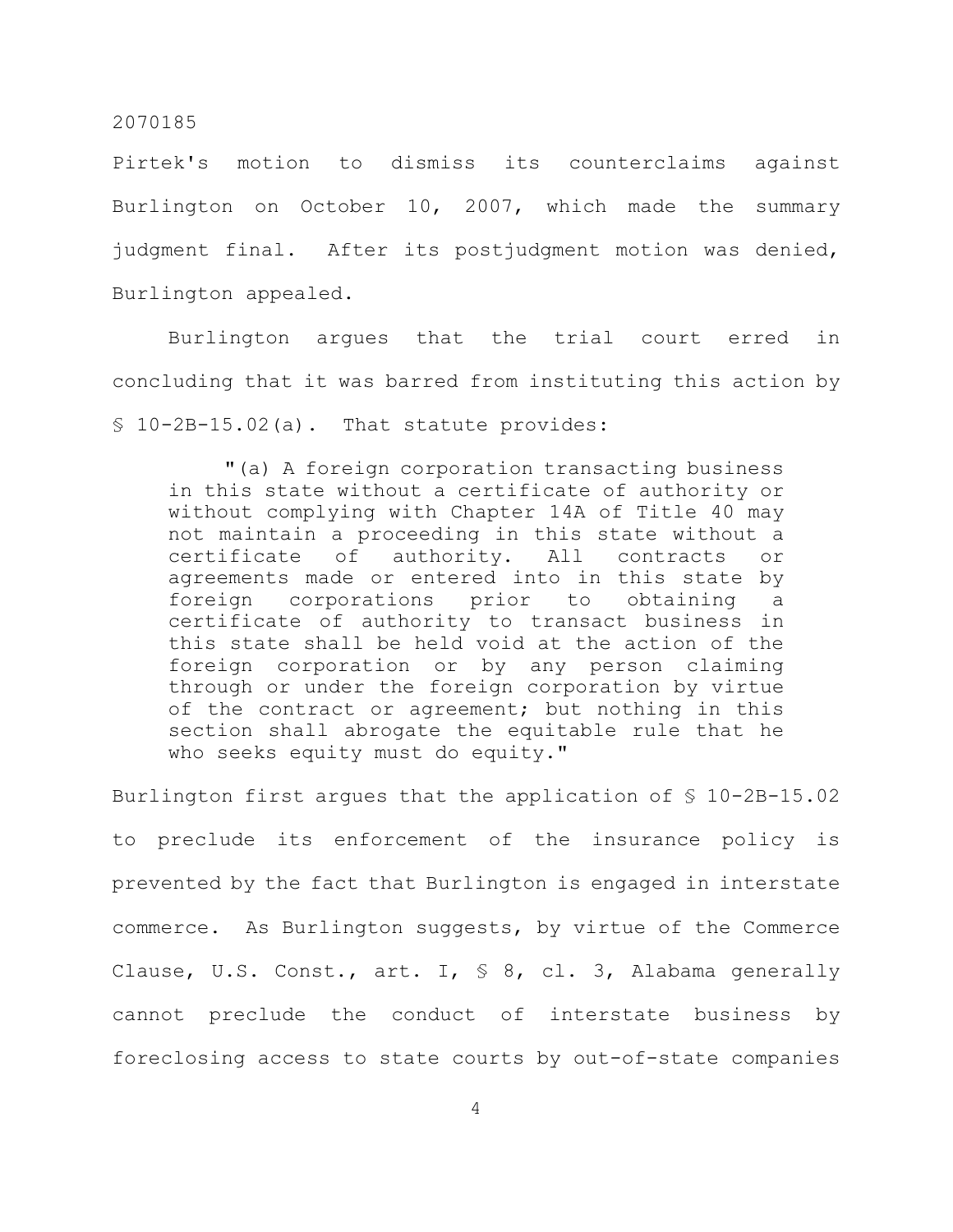conducting that business. See Cornwall & Stevens Southeast, Inc. v. Stewart, 887 F. Supp. 1490, 1492 (M.D. Ala. 1995); TradeWinds Envtl. Restoration, Inc. v. Brown Bros. Constr., L.L.C., [Ms. 1060305, June 13, 2008] So. 2d , (Ala. 2008); and North Alabama Marine, Inc. v. Sea Ray Boats, Inc., 533 So. 2d 598 (Ala. 1988). However, "the McCarran Ferguson Act[, 15 U.S.C. § 1011 et seq.,] exempts the insurance industry from Commerce Clause restrictions." Metropolitan Life Ins. Co. v. Ward, 470 U.S. 869, 880 (1984). As explained by the United States Supreme Court:

"The McCarran-Ferguson Act was passed in the wake of United States v. South-Eastern Underwriters Assn., 322 U.S. 533 (1944), which held that insurance is 'commerce' within the meaning of the Commerce Clause. Prior to South-Eastern Underwriters, insurance was not considered to be commerce within the meaning of the Commerce Clause, New York Life Ins. Co. v. Deer Lodge County, 231 U.S. 495 (1913); Paul v. Virginia, 8 Wall. 168 (1869), and thus 'negative implication from the commerce clause was held not to place any limitation upon state power over the [insurance] business.' Prudential Ins. Co. v. Benjamin, 328 U.S. 408, 414 (1946) (emphasis added). Believing that the business of insurance is 'a local matter, to be subject to and regulated by the laws of the several States,' H.R. Rep. No. 143, 79th Cong., 1st Sess., 2 (1945), Congress explicitly intended the McCarran-Ferguson Act to restore state taxing and regulatory powers over the insurance business to their pre-South-Eastern Underwriters scope. H.R. Rep. No. 143, supra, at 3; see SEC v. National Securities, Inc.,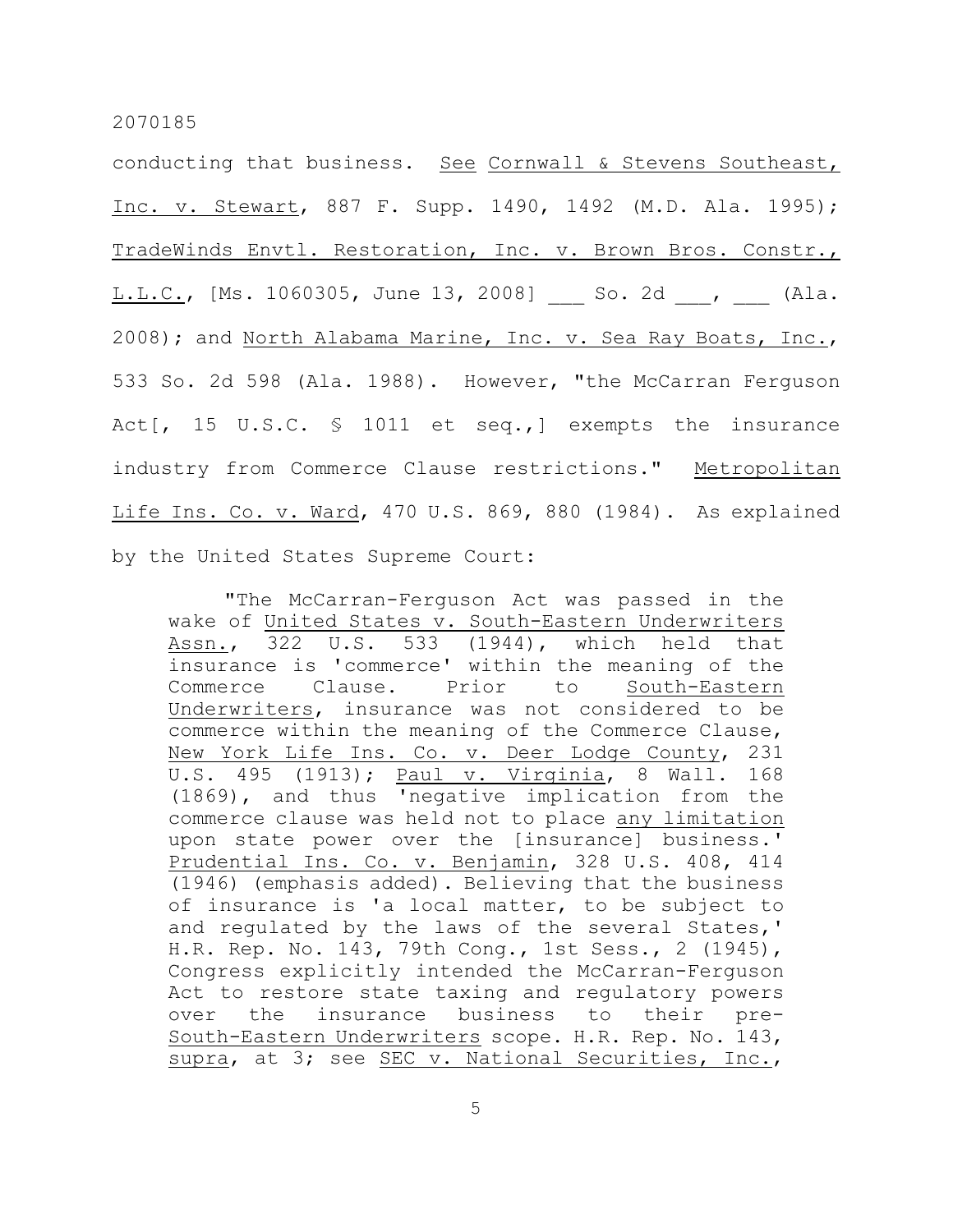393 U.S. 453, 459 (1969); Maryland Casualty Co. v. Cushing, 347 U.S. 409, 412-413 (1954)."

Western & Southern Life Ins. Co. v. State Bd. of Equalization of California, 451 U.S. 648, 653-54 (1981). Thus, Alabama can preclude an insurance company that lacks a certificate of authority from enforcing its contracts in the courts of this state without offending the Commerce Clause.

Burlington further relies on the "equity" provision of § 10-2B-15.02 to urge reversal of the trial court's judgment. According to Burlington, it is not equitable for Pirtek to have received insurance coverage for less than the premium due under the policy. Burlington relies on a statement in Legg v. Fortis Insurance Co., 978 So. 2d 776, 781 (Ala. Civ. App. 2007), which reads: "[I]t is not 'right and just' that an insured receive an extra period of coverage at no cost." We find Legg inapposite here, however, because it did not involve an application of the door-closing statute but instead involved whether an insured should receive coverage for an accident that occurred during the 10-day grace period for renewal when the insured failed to pay the premium payment by the end of that grace period. Legg, 978 So. 2d at 781. Application of the door-closing statute in any instance would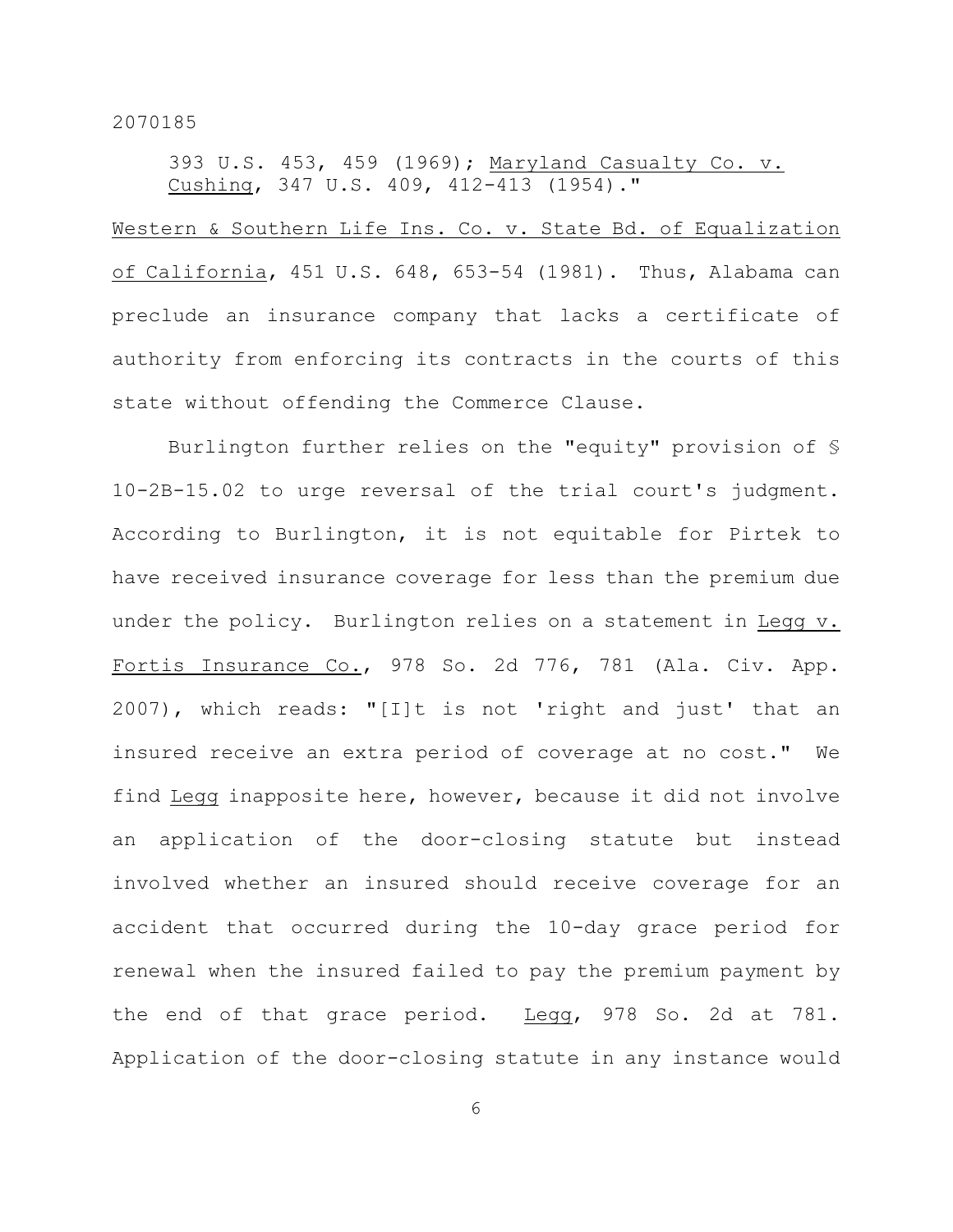result in the potential for one side to benefit; thus, we cannot agree that its application in this circumstance is particularly inequitable. Even if we were to find application of the door-closing statute inequitable under these circumstances, Burlington would still not be permitted to bring an action to enforce its policy under Alabama law.

In addition to the general "door-closing statute," Alabama law specifically precludes unauthorized insurance companies from instituting actions on their insurance policies. § 27-10-3(a). Alabama requires that an insurer be authorized to transact business in this state by securing a certificate of authority from the Commissioner of Insurance. Ala. Code 1975, § 27-3-1. An insurer that is not authorized to transact business in this state because it does not possess a certificate of authority is an "unauthorized insurer." Ala. Code 1975,  $\frac{1}{2}$  27-1-2(10). Section 27-10-3(a) provides that an unauthorized insurer may not institute an action "in this state to enforce any right, claim, or demand arising out of any insurance transaction in this state ...." Burlington argues that, although it does not have a certificate of authority from the commissioner, it is not an "unauthorized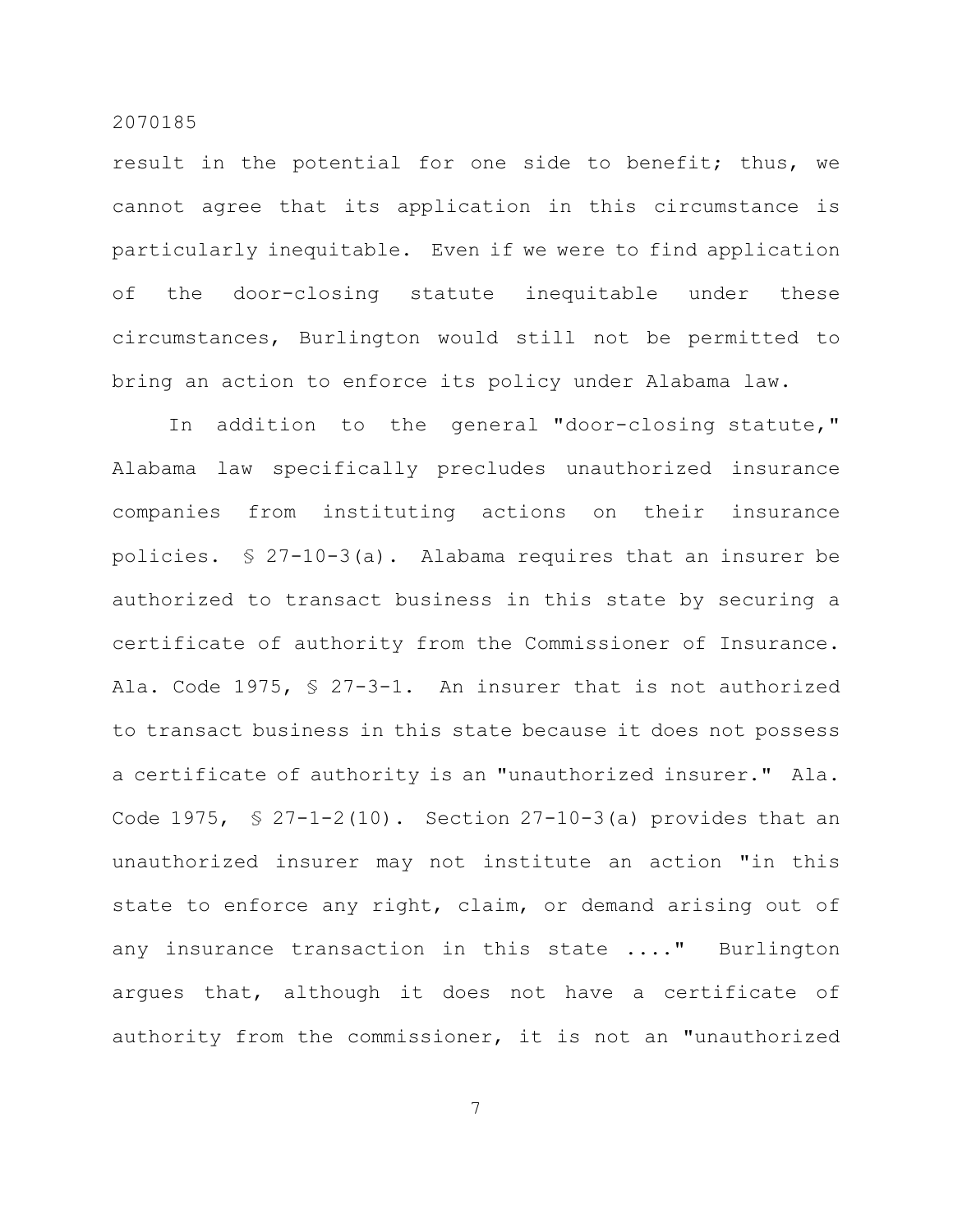insurer" because it meets the requirements of § 27-10-26 and is eligible to provide surplus-lines coverage in Alabama. Indeed,  $\frac{1}{2}$  27-10-3(b)(2) states that it does not apply to "[s]urplus lines coverages written under this chapter."

"Surplus lines insurance coverage is issued when insurance coverage cannot be procured from authorized insurers on terms acceptable to the insureds; in such an event, certain unauthorized insurers may sell insurance to Alabama citizens through a properly licensed surplus lines broker. See § 27-10-20." Custard Ins. Adjusters, Inc. v. Youngblood, 686 So. 2d 211, 213 (Ala. 1996). There are several requirements that an unauthorized insurance company and a surplus-lines broker must meet in order for them to be able to provide and to procure, respectively, surplus-lines insurance coverage. See Ala. Code 1975, §§ 27-10-24 and 27-10-26. None of those requirements are at issue in the present case.

Instead, the issue is whether the insurance policy in question is a surplus-lines insurance policy. Pirtek argues that, despite Burlington's eligibility as a surplus-lines insurance provider, it does not fall within the surplus-lines exception to § 27-10-3 because the insurance policy Burlington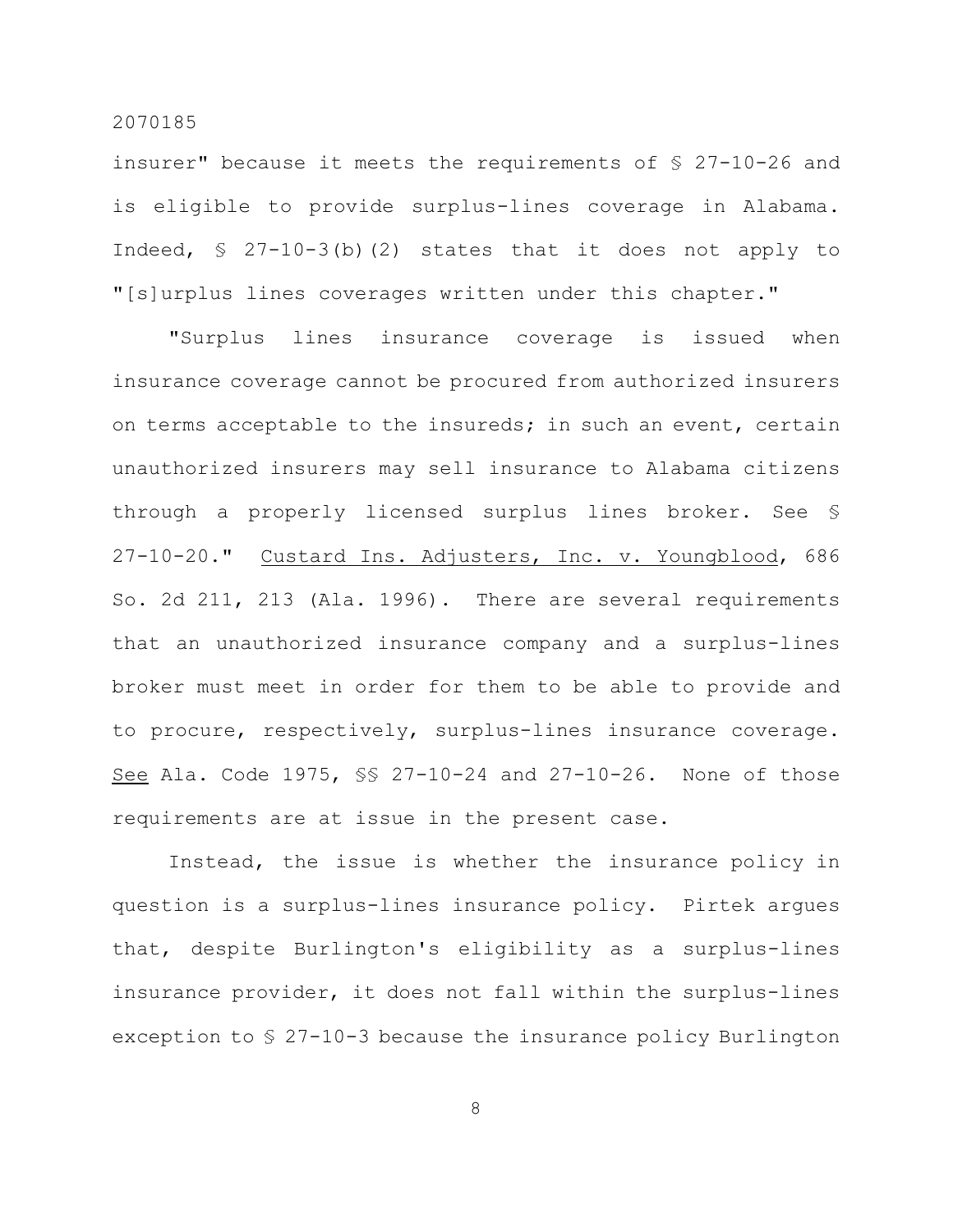issued to Pirtek does not contain the endorsement required by § 27-10-22. That section requires the following:

"'Every insurance contract procured and delivered as a surplus line coverage pursuant to this article shall be initialed by, or bear the name and license number of, the surplus line broker who procured it and shall have stamped upon it the following:

"'This contract is registered and delivered as a surplus line coverage under the Alabama Surplus Line Insurance Law.'"

Pirtek argues that the insurance policy issued by Burlington without this required endorsement is not a surplus-lines insurance policy issued "in accordance with this article." Ala. Code 1975,  $\frac{1}{2}$  27-10-23.<sup>2</sup> Based on this contention, Pirtek argues that Burlington remains an unauthorized insurer and is not entitled to sue for the additional premium it assessed under the policy.

Burlington argues that  $\S$  27-10-22 requires the broker to endorse the policy and that, because a surplus-lines broker is considered an agent of the insured -- in this case, Pirtek --

 $2$ Section 27-10-23 reads: "Insurance contracts procured as 'surplus line' coverages from unauthorized insurers in accordance with this article shall be fully valid and enforceable as to all parties and shall be given acceptance and recognition in all matters and respects to the same effect and extent as like contracts issued by authorized insurers."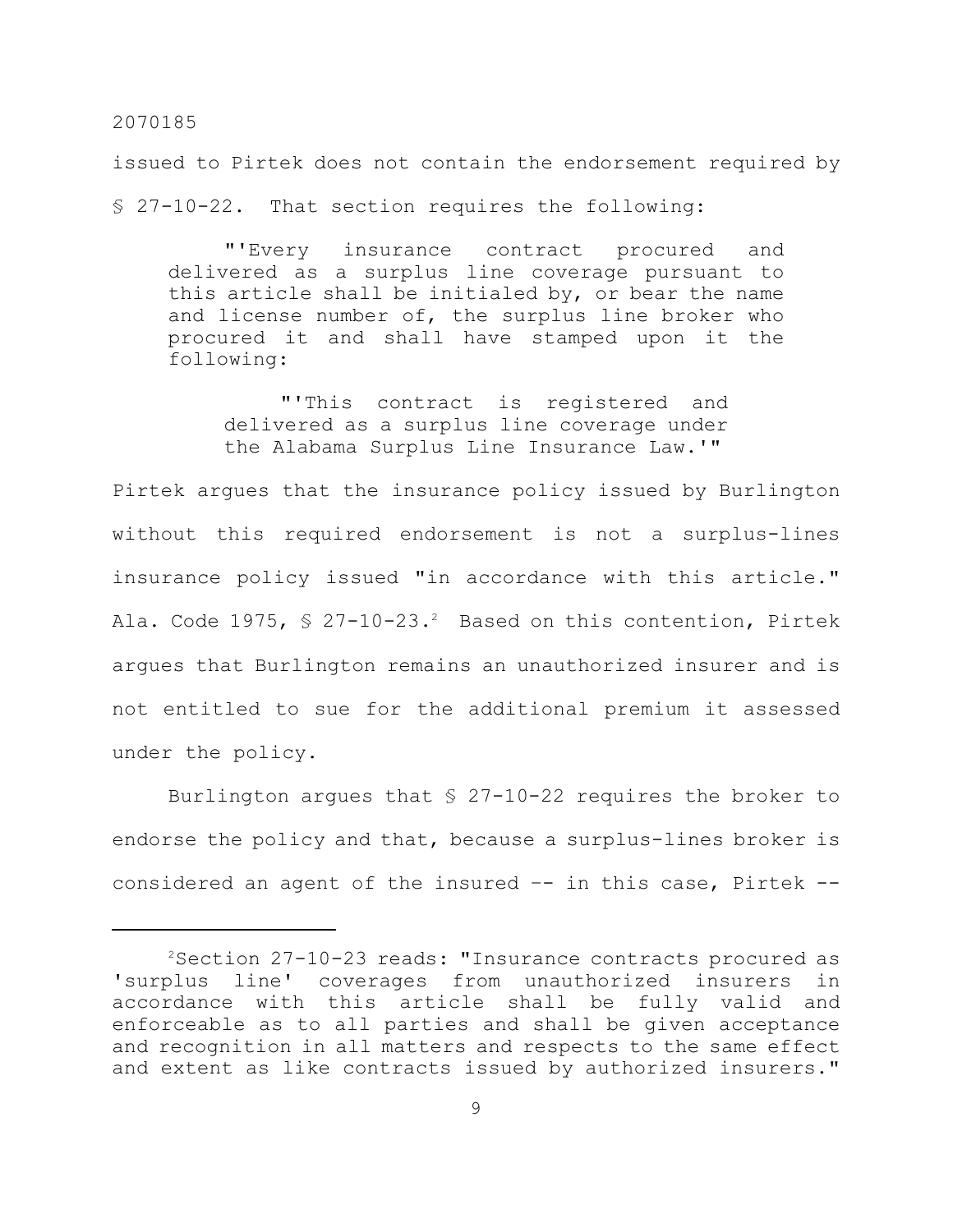Burlington cannot be held responsible for the failure to include the required endorsement. Although Burlington is correct in arguing that, under Alabama law, brokers are often considered agents of the insured, see Ballard v. Lee, 671 So. 2d 1368, 1372 (Ala. 1995), overruled on other grounds by State Farm Fire & Casualty Co. v. Owen, 729 So. 2d 834 (Ala. 1998); and Gulf Gate Mgmt. Corp. v. St. Paul Surplus Lines Ins. Co., 646 So. 2d 654, 659 (Ala. 1994), it is incorrect in its assertion that § 27-10-22 places the duty to endorse the contract on the broker. The word broker appears in that section only in the context of requiring that the broker's initials or name and license number appear on the surpluslines insurance contract. The statute does not direct any particular person or entity to make the required endorsement; it only directs that it "shall [be] stamped upon" the contract. Certainly, the broker could make the endorsement; however, the unauthorized insurer who desires to enforce its insurance contracts in Alabama courts has a clear incentive to be certain that the policy includes the required endorsement. "The Legislature adopted the provisions of the 'unauthorized insurers and surplus lines' chapter in order to protect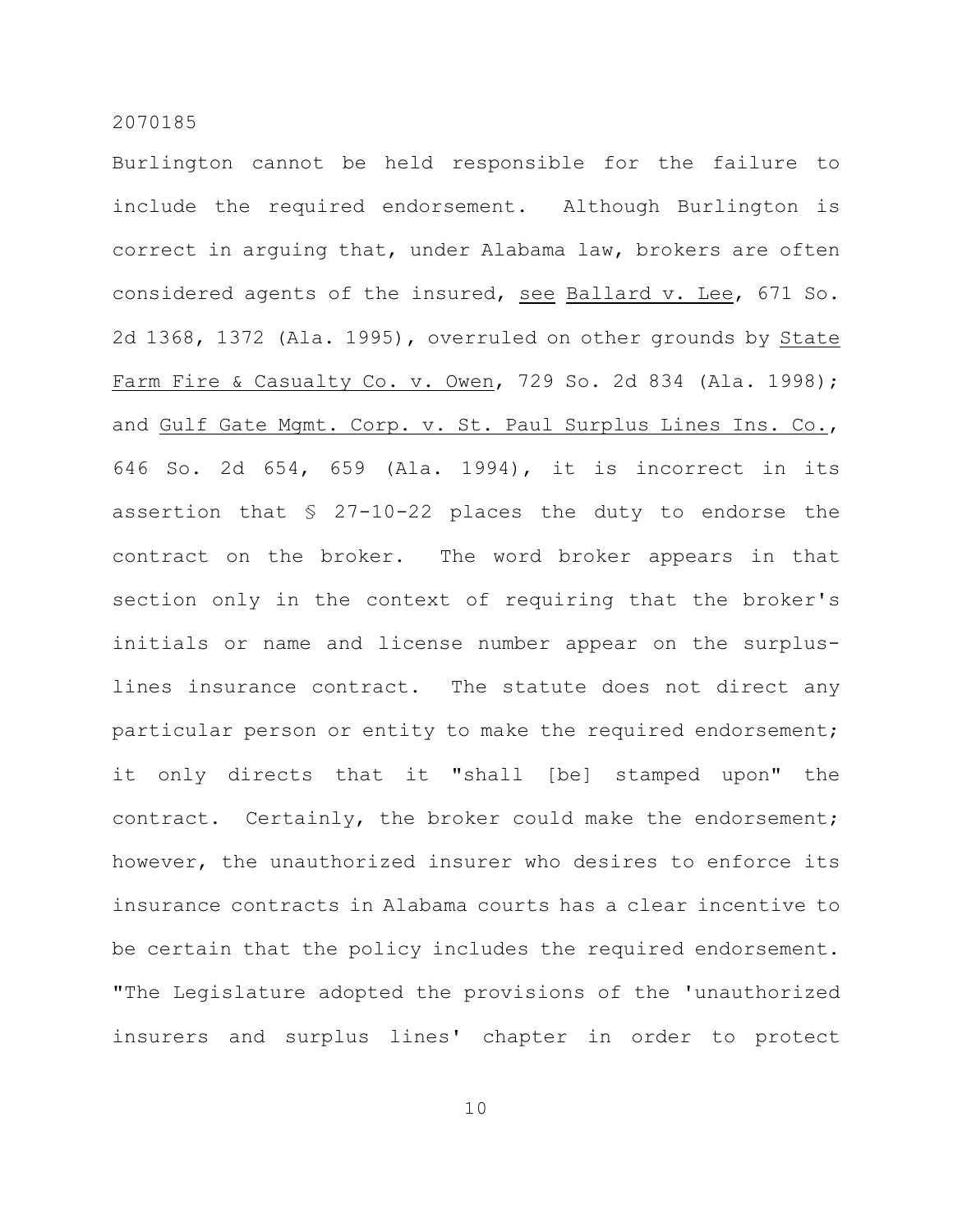Alabama citizens from insurers who are not properly authorized to operate in the state," Youngblood, 686 So. 2d at 216, and we see no reason to withdraw that protection by laying the blame for the lack of the endorsement on the insured.<sup>3</sup>

Burlington further argues that the lack of the required endorsement does not void the policy, as the trial court concluded it did. We agree with Burlington that the policy is not void. See Ala. Code 1975, § 27-10-1(c) ("This section shall not be deemed to render invalid, as between the parties thereto, any insurance contract entered into in violation of this section."). However, despite that fact, the lack of the required endorsement renders the trial court's ultimate conclusion –- that Burlington cannot maintain an action in this state –- correct.

Because § 27-10-22 uses the word "shall," there is no question that the endorsement is a mandatory requirement of Alabama's surplus-lines insurance law. Ex parte Prudential

<sup>&</sup>lt;sup>3</sup>Based on our decision that we will not impute the lack of the required endorsement to the insured, whom the surpluslines insurance law was designed to protect, we will not address Burlington's argument, raised in its reply brief, that Pirtek has unclean hands because of the broker's failure to properly endorse the policy.